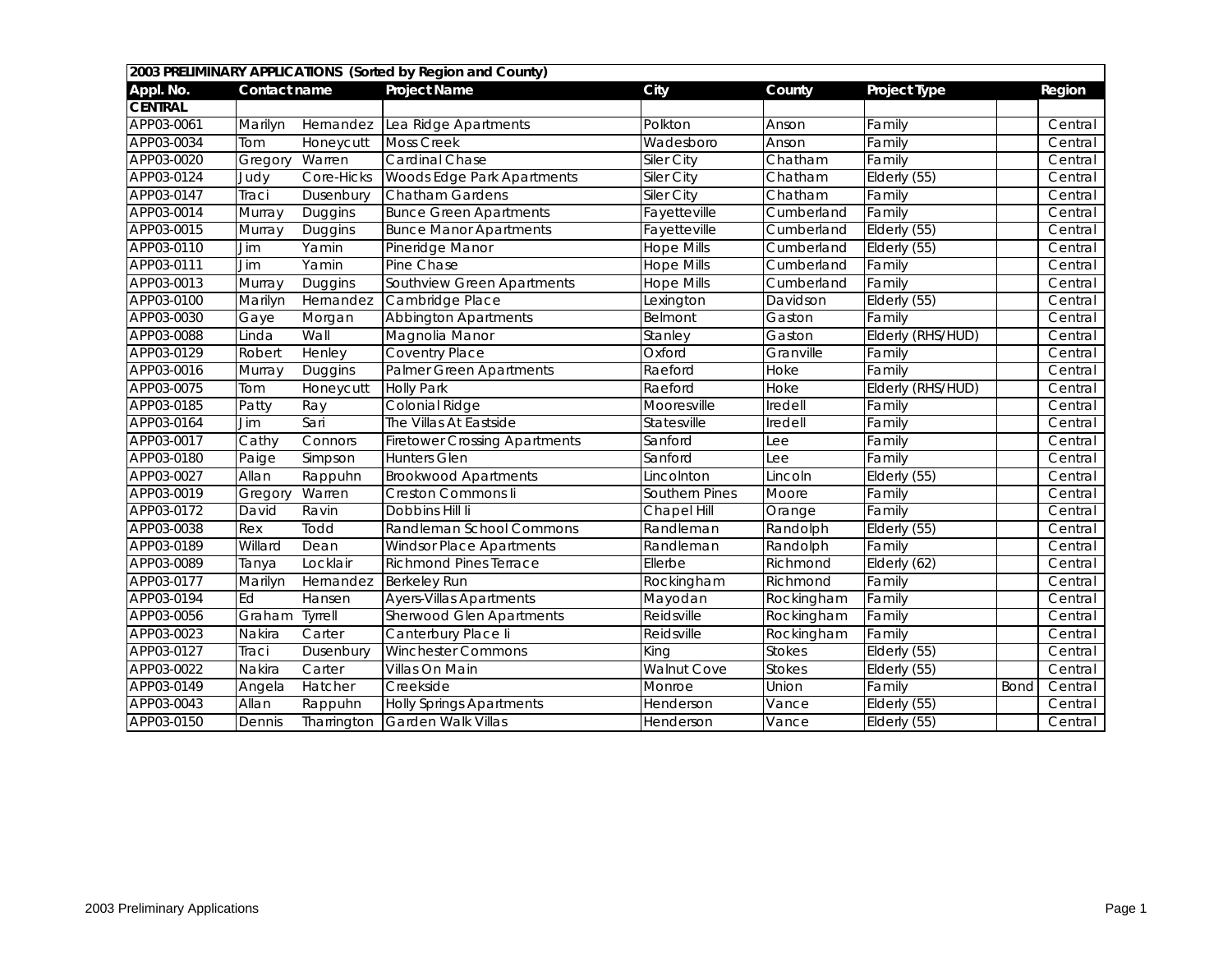| 2003 PRELIMINARY APPLICATIONS (Sorted by Region and County) |              |           |                                  |                    |                    |                    |        |  |  |
|-------------------------------------------------------------|--------------|-----------|----------------------------------|--------------------|--------------------|--------------------|--------|--|--|
| Appl. No.                                                   | Contact name |           | <b>Project Name</b>              | City               | County             | Project Type       | Region |  |  |
| <b>EAST</b>                                                 |              |           |                                  |                    |                    |                    |        |  |  |
| APP03-0125                                                  | Robert       | Henley    | <b>Runyon Landing Apartments</b> | Washington         | Beaufort           | Family             | East   |  |  |
| APP03-0132                                                  | Marilyn      | Hernandez | <b>Clifton Park</b>              | Washington         | Beaufort           | <sup>-</sup> amily | East   |  |  |
| APP03-0074                                                  | Jannice      | Ashley    | Cardinal Pointe (Phase II)       | Shallotte          | <b>Brunswick</b>   | Family             | East   |  |  |
| APP03-0153                                                  | Jim          | Sari      | <b>Cottage Creek Mews</b>        | Southport          | Brunswick          | Family             | East   |  |  |
| APP03-0064                                                  | <b>Tim</b>   | Morgan    | <b>Beaufort Manor Apartments</b> | Beaufort           | Carteret           | Family             | East   |  |  |
| APP03-0060                                                  | Keith        | Walker    | <b>Blue Point Bay</b>            | Morehead City      | Carteret           | Family             | East   |  |  |
| APP03-0091                                                  | Jennifer     | Dunbar    | Albemarle Place                  | Edenton            | Chowan             | Family             | East   |  |  |
| APP03-0173                                                  | Patty        | Ray       | <b>Wyndsor Park</b>              | New Bern           | Craven             | Family             | East   |  |  |
| APP03-0048                                                  | George       | Mundle    | <b>Greenwood Apartments</b>      | New Bern           | Craven             | Family             | East   |  |  |
| APP03-0028                                                  | Jim          | Yamin     | <b>Elmwood Apartments</b>        | Vanceboro          | Craven             | Elderly (RHS/HUD)  | East   |  |  |
| APP03-0081                                                  | Willard      | Dean      | Macclesfield Village Apartments  | Macclesfield       | Edgecombe          | Family             | East   |  |  |
| APP03-0080                                                  | Willard      | Dean      | <b>Tarboro Square Apartments</b> | Tarboro            | Edgecombe          | Family             | East   |  |  |
| APP03-0131                                                  | Murray       | Duggins   | <b>River View Green</b>          | Roanoke Rapids     | Halifax            | Family             | East   |  |  |
| APP03-0106                                                  | Jim          | Yamin     | <b>Clayton Family Apartments</b> | Clayton            | <b>Johnston</b>    | Family             | East   |  |  |
| APP03-0107                                                  | Jim          | Yamin     | <b>Clayton Senior Apts.</b>      | Clayton            | Johnston           | Elderly (55)       | East   |  |  |
| APP03-0039                                                  | Rex          | Todd      | <b>Cleveland School Commons</b>  | Clayton            | <b>Johnston</b>    | Elderly (55)       | East   |  |  |
| APP03-0070                                                  | Jim          | Yamin     | Jones Crossing Apts.             | Pollocksville      | Jones              | Family             | East   |  |  |
| APP03-0151                                                  | Jim          | Sari      | Nantucket Lofts                  | Kinston            | Lenoir             | Family             | East   |  |  |
| APP03-0095                                                  | Marilyn      | Hernandez | Hamilton Ridge                   | Hamilton           | Martin             | Elderly (RHS/HUD)  | East   |  |  |
| APP03-0183                                                  | Marilyn      | Hernandez | Hamilton Ridge Alt               | Hamilton           | Martin             | Elderly (RHS/HUD)  | East   |  |  |
| APP03-0175                                                  | Marilyn      | Hernandez | <b>Williamston Commons</b>       | Williamston        | Martin             | Elderly (RHS/HUD)  | East   |  |  |
| APP03-0128                                                  | Robert       | Henley    | <b>Belmont Farms Apartments</b>  | <b>Rocky Mount</b> | <b>Nash</b>        | Family             | East   |  |  |
| APP03-0024                                                  | Allan        | Rappuhn   | <b>Canebreak Apartments</b>      | Wilmington         | New Hanover        | Elderly (55)       | East   |  |  |
| APP03-0041                                                  | Jon          | Mason     | White Oak Apartments             | Wilmington         | <b>New Hanover</b> | Elderly (55)       | East   |  |  |
| APP03-0068                                                  | Jannice      | Ashley    | <b>Vineyard Pointe</b>           | Wilmington         | <b>New Hanover</b> | Family             | East   |  |  |
| APP03-0090                                                  | Tom          | Honeycutt | The Iceplant                     | Wilmington         | New Hanover        | Elderly (55)       | East   |  |  |
| APP03-0140                                                  | Kathy        | Stilwell  | Imani Gardens                    | <b>Rich Square</b> | Northampton        | Family             | East   |  |  |
| APP03-0040                                                  | Kathy        | Stilwell  | Phoenix Park li                  | Jacksonville       | Onslow             | Family             | East   |  |  |
| APP03-0042                                                  | Allan        | Rappuhn   | <b>Blue Springs Apartments</b>   | Jacksonville       | Onslow             | Family             | East   |  |  |
| APP03-0072                                                  | Jim          | Yamin     | <b>Bayboro Commons</b>           | Bayboro            | Pamlico            | Family             | East   |  |  |
| APP03-0067                                                  | Tim          | Morgan    | <b>Ashton Spring Apartments</b>  | Ayden              | Pitt               | Elderly (RHS/HUD)  | East   |  |  |
| APP03-0141                                                  | Maida        | Renson    | <b>Deer View Apartments</b>      | Ayden              | Pitt               | Family             | East   |  |  |
| APP03-0156                                                  | Jim          | Sari      | <b>Magellan Place</b>            | Ayden              | Pitt               | Family             | East   |  |  |
| APP03-0192                                                  | Patty        | Ray       | <b>Spring Forest Apartments</b>  | Greenville         | Pitt               | Family             | East   |  |  |
| APP03-0073                                                  | Scott        | Redinger  | <b>LIFE House Of Greenville</b>  | Greenville         | Pitt               | Family             | East   |  |  |
| APP03-0087                                                  | Linda        | Wall      | <b>Tabor Farms Apartments</b>    | <b>Red Springs</b> | Robeson            | Family             | East   |  |  |
| APP03-0133                                                  | Marilyn      | Hernandez | <b>Rowland Village</b>           | Rowland            | Robeson            | Family             | East   |  |  |
| APP03-0099                                                  | Marilyn      | Hernandez | Sampson Ridge                    | Clinton            | Sampson            | Family             | East   |  |  |
| APP03-0108                                                  | Jim          | Yamin     | <b>Goldsboro Apartments</b>      | Goldsboro          | Wayne              | Family             | East   |  |  |
| APP03-0062                                                  | Marilyn      | Hernandez | Laurel Pointe li Apartments      | Goldsboro          | Wayne              | Family             | East   |  |  |
| APP03-0092                                                  | Jennifer     | Dunbar    | <b>Myrtle Place Apartments</b>   | Goldsboro          | Wayne              | Family             | East   |  |  |
| APP03-0155                                                  | Jim          | Sari      | <b>Wayne National Apartments</b> | Goldsboro          | Wayne              | Family             | East   |  |  |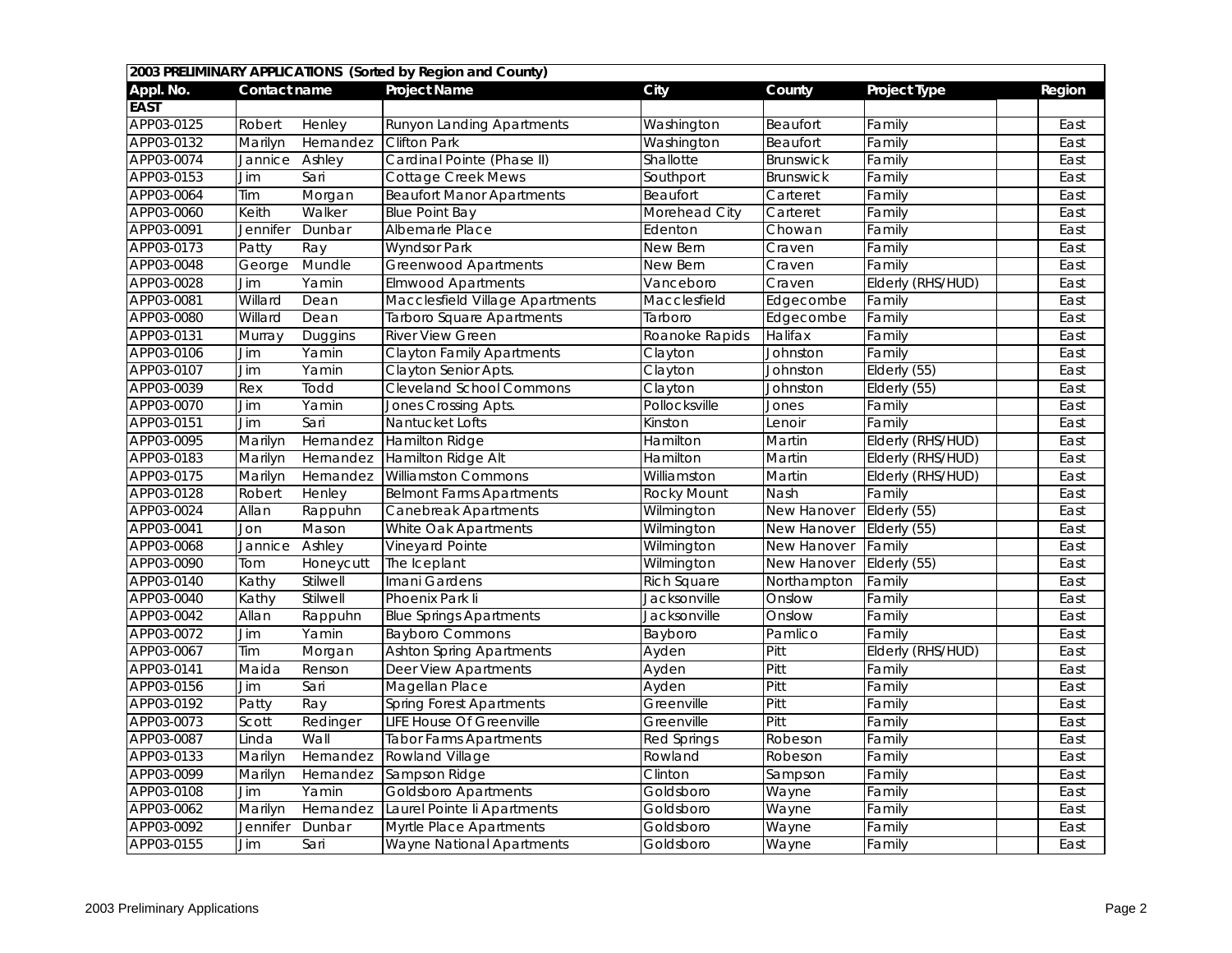| 2003 PRELIMINARY APPLICATIONS (Sorted by Region and County) |               |                |                                                 |                      |             |                            |             |        |  |
|-------------------------------------------------------------|---------------|----------------|-------------------------------------------------|----------------------|-------------|----------------------------|-------------|--------|--|
| Appl. No.                                                   | Contact name  |                | <b>Project Name</b>                             | City                 | County      | Project Type               |             | Region |  |
| <b>METRO</b>                                                |               |                |                                                 |                      |             |                            |             |        |  |
| APP03-0059                                                  | Ronald        | Wong           | <b>Calvert Place</b>                            | Durham               | Durham      | Family                     |             | Metro  |  |
| APP03-0109                                                  | Jim           | Yamin          | <b>Smith Haven</b>                              | Durham               | Durham      | Elderly (55)               |             | Metro  |  |
| APP03-0063                                                  | Tanya         | Locklair       | <b>Gattis Street Senior Village</b>             | Durham               | Durham      | Elderly (62)               |             | Metro  |  |
| APP03-0145                                                  | Ronald        | Wong           | Morning Glory Senior Village                    | Durham               | Durham      | Elderly (62)               |             | Metro  |  |
| APP03-0165                                                  | Jannice       | Ashley         | <b>Waterford Pointe</b>                         | Durham               | Durham      | Elderly (55)               |             | Metro  |  |
| APP03-0187                                                  | Lennis        | Loving         | Mountain View Senior Apartments                 | Kernersville         | Forsyth     | $\overline{E}$ Iderly (55) |             | Metro  |  |
| APP03-0058                                                  | Graham        | <b>Tyrrell</b> | <b>Pinecrest Apartments</b>                     | Walkertown           | Forsyth     | Family                     |             | Metro  |  |
| APP03-0033                                                  | Gaye          | Morgan         | Gateway Commons - Phase III                     | Winston-Salem        | Forsyth     | Family                     |             | Metro  |  |
| APP03-0154                                                  | Jim           | Sari           | Almeda Farms                                    | Winston-Salem        | Forsyth     | Family                     |             | Metro  |  |
| APP03-0011                                                  | Graham        | <b>Tyrrell</b> | <b>Willow Creek Seniors Apartments</b>          | Greensboro           | Guilford    | Elderly (55)               |             | Metro  |  |
| APP03-0018                                                  | George        | Carr III       | Rankin School Place                             | Greensboro           | Guilford    | $Elderly$ (55)             |             | Metro  |  |
| APP03-0054                                                  | Robert        | Kelley         | Partnership Village III                         | Greensboro           | Guilford    | Family                     |             | Metro  |  |
| APP03-0104                                                  | David         | Levy           | <b>Windhill Court</b>                           | Greensboro           | Guilford    | Family                     |             | Metro  |  |
| APP03-0025                                                  | Patricia      | Garrett        | <b>Tyvola Crossing Apartments</b>               | Charlotte            | Mecklenburg | Family                     |             | Metro  |  |
| APP03-0057                                                  | Graham        | Tyrrell        | <b>Glenwood Place Seniors Apartments</b>        | Charlotte            | Mecklenburg | Elderly (55)               |             | Metro  |  |
| APP03-0076                                                  | <b>Mark</b>   | Weshinskey     | Maple Ridge Senior Apartments                   | Charlotte            | Mecklenburg | Elderly (55)               | <b>Bond</b> | Metro  |  |
| APP03-0114                                                  | Roger         | Lewis          | <b>Mayfield Terrace</b>                         | Charlotte            | Mecklenburg | Family                     |             | Metro  |  |
| APP03-0115                                                  | Roger         | Lewis          | Arbor Glen III                                  | Charlotte            | Mecklenburg | Family                     |             | Metro  |  |
| APP03-0119                                                  | Patricia      | Garrett        | Rocky Branch II Apartments                      | Charlotte            | Mecklenburg | Family                     | Bond        | Metro  |  |
| APP03-0168                                                  | Bobby         | Drakeford      | The Baxter                                      | Charlotte            | Mecklenburg | Family                     | Bond        | Metro  |  |
| APP03-0184                                                  | Roger         | Lewis          | <b>Coldstream Apartments</b>                    | Charlotte            | Mecklenburg | Family                     |             | Metro  |  |
| APP03-0021                                                  | Gregory       | Warren         | <b>Highland Village Apartments</b>              | Cary                 | Wake        | Family                     |             | Metro  |  |
| APP03-0118                                                  | Julie         | Graw           | The Peaks At Cary Park                          | Cary                 | Wake        | Family                     | Bond        | Metro  |  |
| APP03-0166                                                  | Jannice       | Ashley         | <b>Arbor Pointe</b>                             | Holly Springs        | Wake        | Family                     | Bond        | Metro  |  |
| APP03-0167                                                  | Jannice       | Ashley         | <b>Arbor Pointe Townhomes</b>                   | <b>Holly Springs</b> | Wake        | Family                     |             | Metro  |  |
| APP03-0029                                                  | Nakira        | Carter         | Victoria Park At Crabtree Creek                 | Raleigh              | Wake        | Elderly (55)               |             | Metro  |  |
| APP03-0065                                                  | Tim           | Morgan         | Village Of New Hope                             | Raleigh              | Wake        | Family                     |             | Metro  |  |
| APP03-0066                                                  | Tim           | Morgan         | Perry Creek Apartments                          | Raleigh              | Wake        | Family                     |             | Metro  |  |
| APP03-0083                                                  | <b>Nakira</b> | Carter         | <b>Crabtree Crossing</b>                        | Raleigh              | Wake        | Family                     |             | Metro  |  |
| APP03-0116                                                  | Jannice       | Ashley         | <b>Gateway Park</b>                             | Raleigh              | Wake        | Family                     | Bond        | Metro  |  |
| APP03-0077                                                  | Mark          |                | Weshinskey Heritage At Wake Forest Senior Apts. | Wake Forest          | Wake        | Elderly (55)               | <b>Bond</b> | Metro  |  |